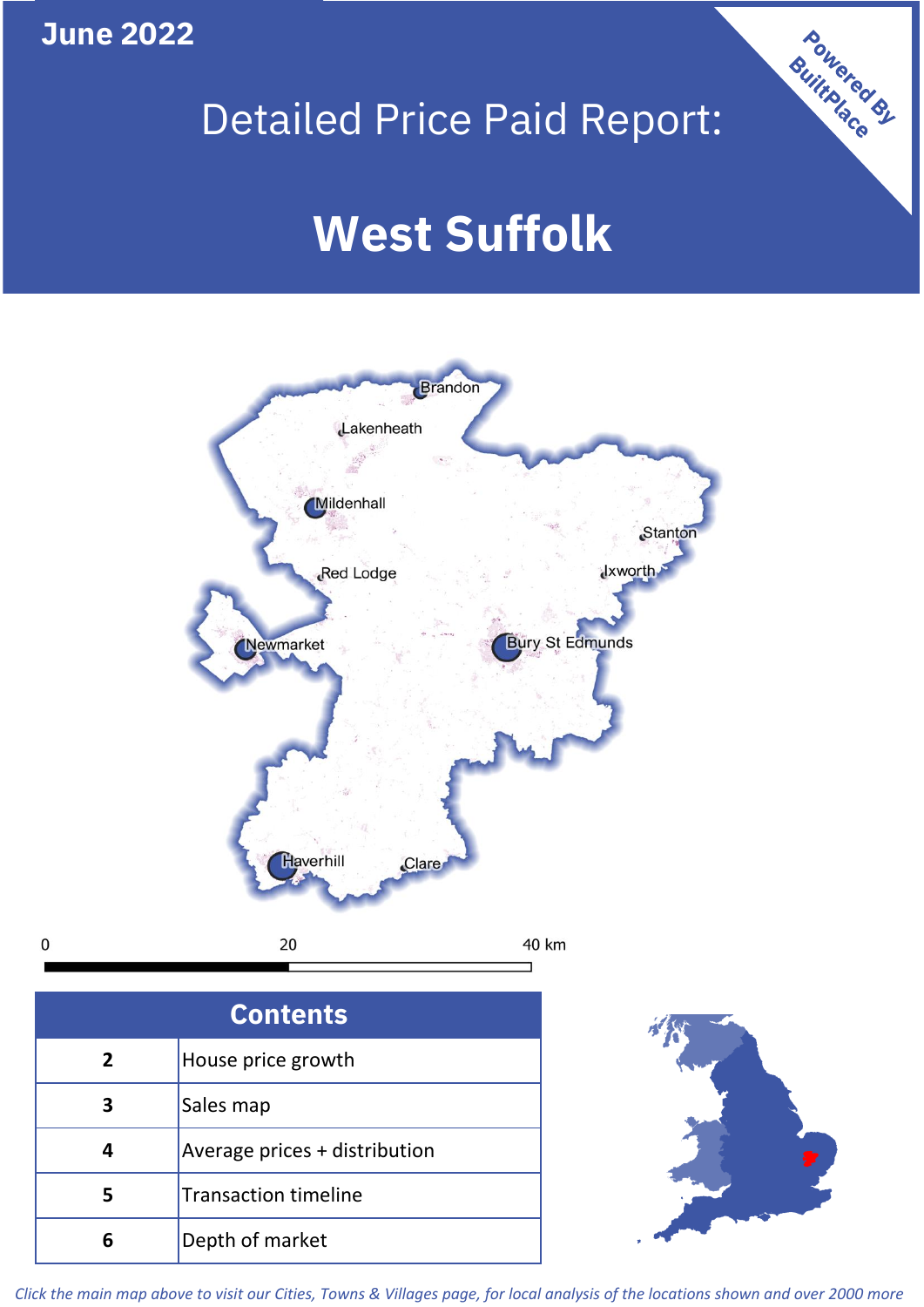### **Headline Data**

|                     | <b>Current level</b> | 3 month  | <b>Annual</b> | 5 year   | 10 year |
|---------------------|----------------------|----------|---------------|----------|---------|
| <b>House prices</b> | £299,661             | 1.9%     | 10.4%         | 25.5%    | 72.5%   |
| <b>Transactions</b> | 2,678                | $-11.9%$ | 7.2%          | $-13.4%$ | 6.6%    |

## **House Price Growth (April 2022 data)**

#### *Annual Change in House Prices*



House prices in West Suffolk grew by 10.4% in the 12 months to April 2022 (based on 3-month smoothed data). By comparison national house prices grew by 10.7% and prices in the East of England grew by 11.6% over the same period.

West Suffolk house prices are now 57.7% above their previous peak in 2007, compared to +64.9% for the East of England and +52.9% across England.



#### *Year-To-Date Change in House Prices, December to April*

Local prices have grown by 3.2% in 2022 so far, compared to growth of 2.7% over the same period last year.

#### *Source: OS OpenData; UK House Price Index (Contains HM Land Registry data © Crown copyright)*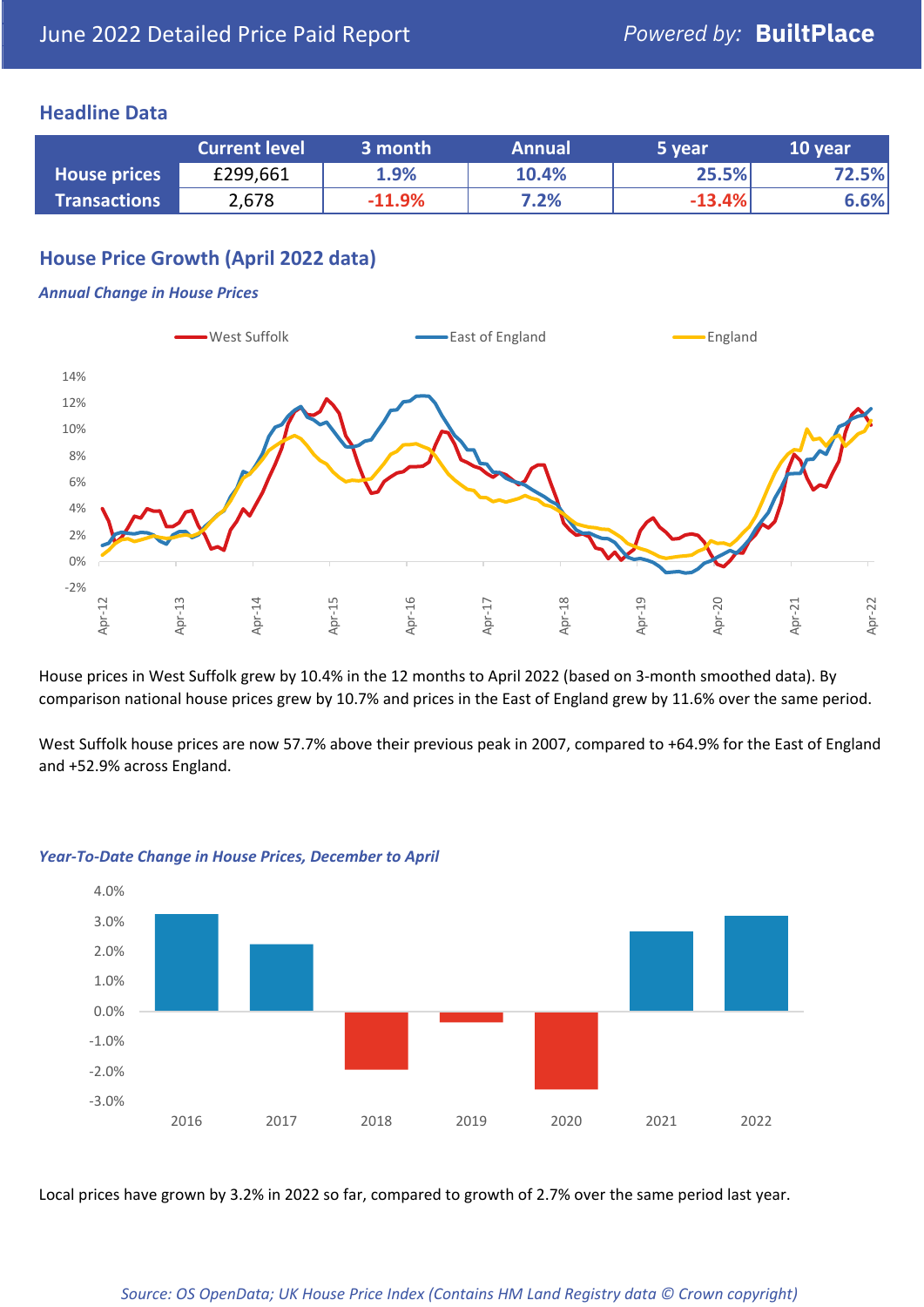## **House Price Map**

*12 months to April 2022*



*Each point is one postcode, coloured by the average value relative to all sales in this local authority (price bands are LA-specific quintiles).*

## **Map Key**

| Min      | <b>Max</b> |                            |
|----------|------------|----------------------------|
| Up to    | £199,000   | 1st quintile / lowest 20%  |
| £199,000 | £239,000   | 2nd quintile               |
| £239,000 | £287,000   | 3rd quintile               |
| £287,000 | £377,000   | 4th quintile               |
| £377,000 | and over   | 5th quintile / highest 20% |
|          |            |                            |

*Source: OS OpenData; UK House Price Index (Contains HM Land Registry data © Crown copyright)*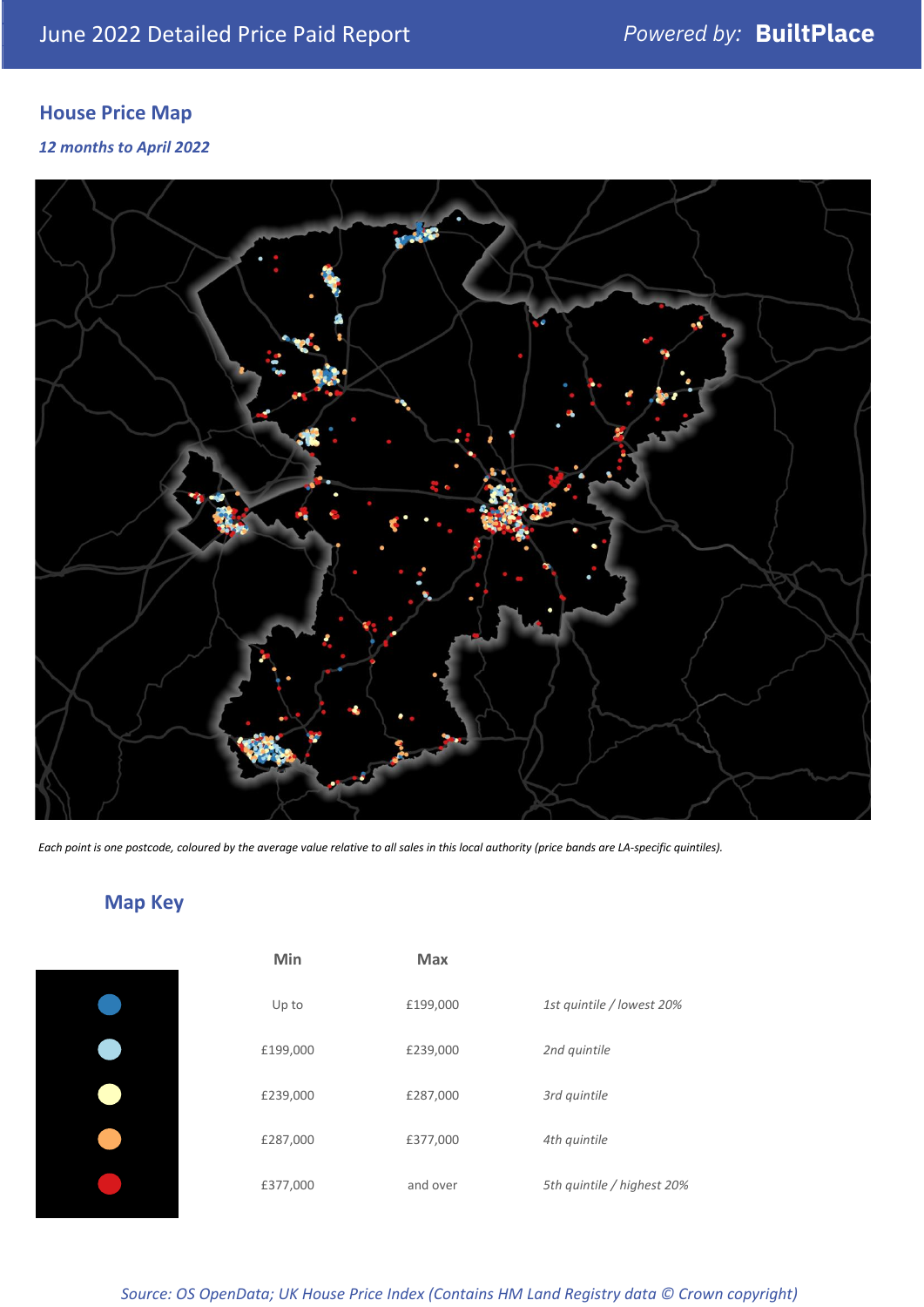## **Average House Price by Property Type**

#### *12 months to April 2022*



|                 | <b>New</b> | <b>Second hand</b> |  |
|-----------------|------------|--------------------|--|
| <b>Flat</b>     | £200,625   | £179,311           |  |
| <b>Terraced</b> | £266,667   | £241,089           |  |
| Semi-detached   | £333,900   | £271,472           |  |
| <b>Detached</b> | £406,418   | £427,539           |  |

## **House Price Distribution by Year**

*All properties, by price band and calendar year (2020 = year to date)*

|                    | 1997 | 2002 | 2007 | 2012 | 2017 | 2019 | 2020 |
|--------------------|------|------|------|------|------|------|------|
| <b>Under £100k</b> | 87%  | 41%  | 5%   | 6%   | 1%   | 1%   | 1%   |
| £100-200k          | 11%  | 46%  | 57%  | 60%  | 31%  | 19%  | 19%  |
| E200-300k          | 1%   | 9%   | 25%  | 22%  | 39%  | 43%  | 41%  |
| £300-400k          | 0%   | 2%   | 8%   | 6%   | 16%  | 20%  | 20%  |
| £400-500k          | 0%   | 1%   | 3%   | 3%   | 7%   | 9%   | 8%   |
| <b>£500k-1m</b>    | 0%   | 1%   | 2%   | 2%   | 6%   | 8%   | 10%  |
| £1-2m              | 0%   | 0%   | 0%   | 0%   | 0%   | 1%   | 1%   |
| <b>Over £2m</b>    | 0%   | 0%   | 0%   | 0%   | 0%   | 0%   | 0%   |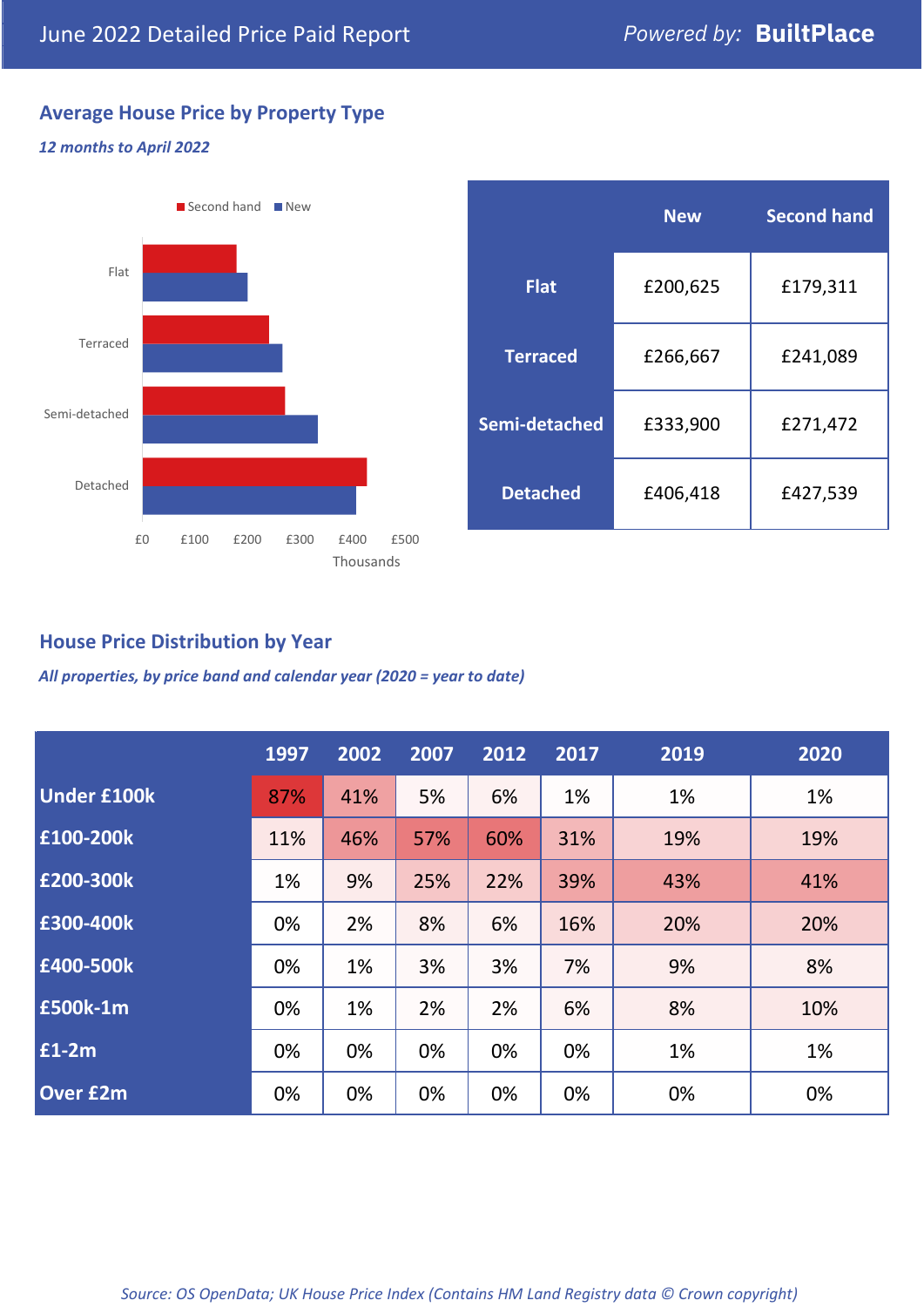## **Transactions (February 2022 data)**

*Annual Transactions, Indexed (2001-05 average = 100)*



There were 2,678 transactions in West Suffolk during the 12 months to February 2022. This is 67% of the average from 2001-05 and suggests activity is significantly below pre-downturn levels.

Transactions in West Suffolk have fallen by 25.2% since 2014, compared to changes of -11.5% for East of England and - 7.7% for England.



#### *Cash and New Build Sales as % of Total, by Year*

*Note: The data on this page EXCLUDES transactions identified as transfers under a power of sale/repossessions, buy-to-lets (where they can be identified by a mortgage), and transfers to non-private individuals - i.e. it comprises only Land Registry 'A' data.*